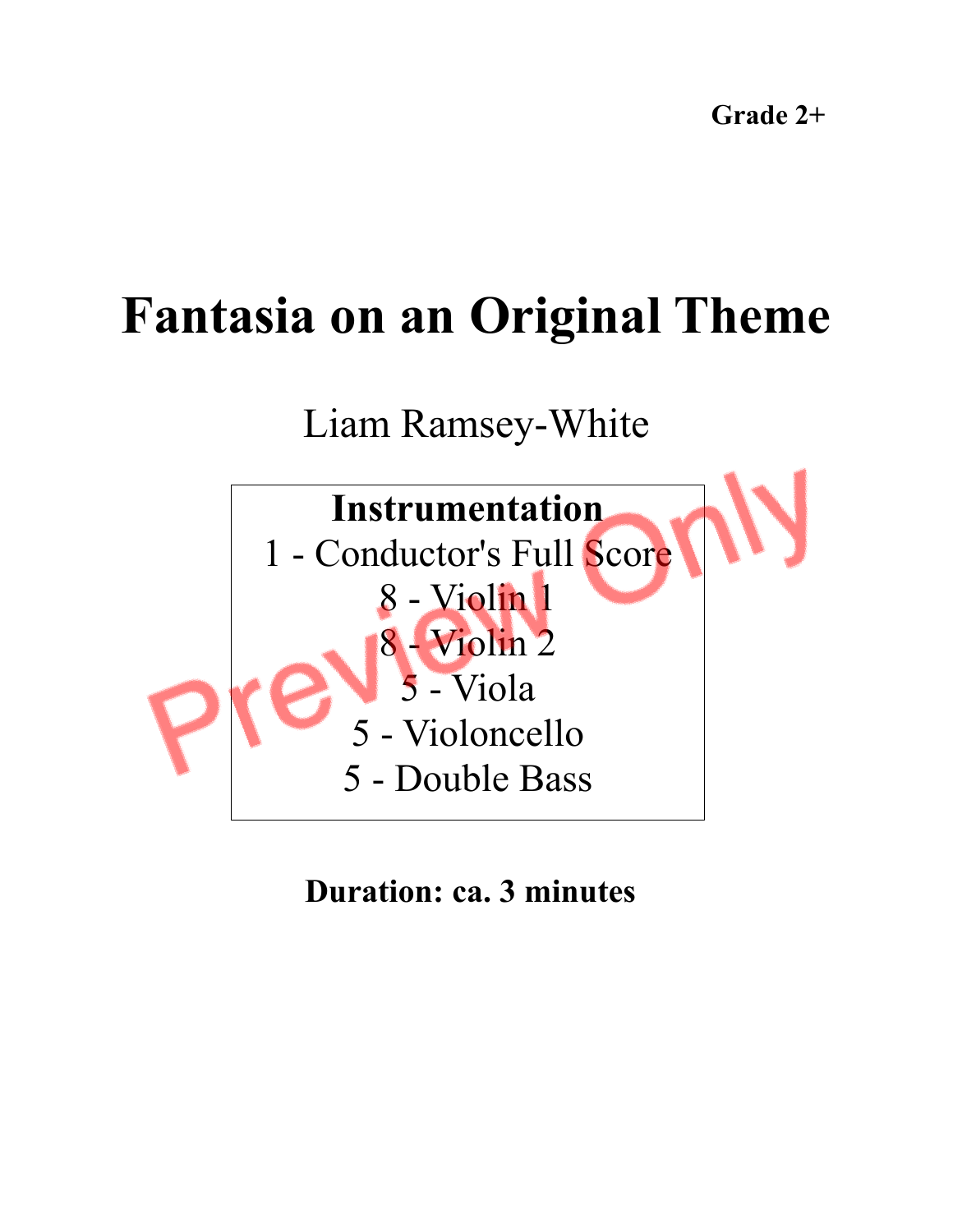## **Fantasia on an Original Theme (2019)**

### **Duration:** ca. 3 minutes

#### **About the Piece:**

This piece is based on one of my first melodies I wrote when I was 12. Like the original version titled "Theme and Variations" , this piece features a viola solo and a lyrical theme. Truly a great piece to develop expressivity.

#### **The Composer:**

**Liam Ramsey-White** (born 1996) started composition studies at the age of 12 when asked by his orchestra teacher to write a piece of music in lieu of a music history paper. Throughout middle and high school, he has been mostly self-taught, composing pieces that his school orchestra would play on a yearly basis. Liam graduated from the Jacobs School of Music with a double degree in composition and music education where he studied composition with Don Freund, P. Q. Phan, Claude Baker, and Aaron Travers.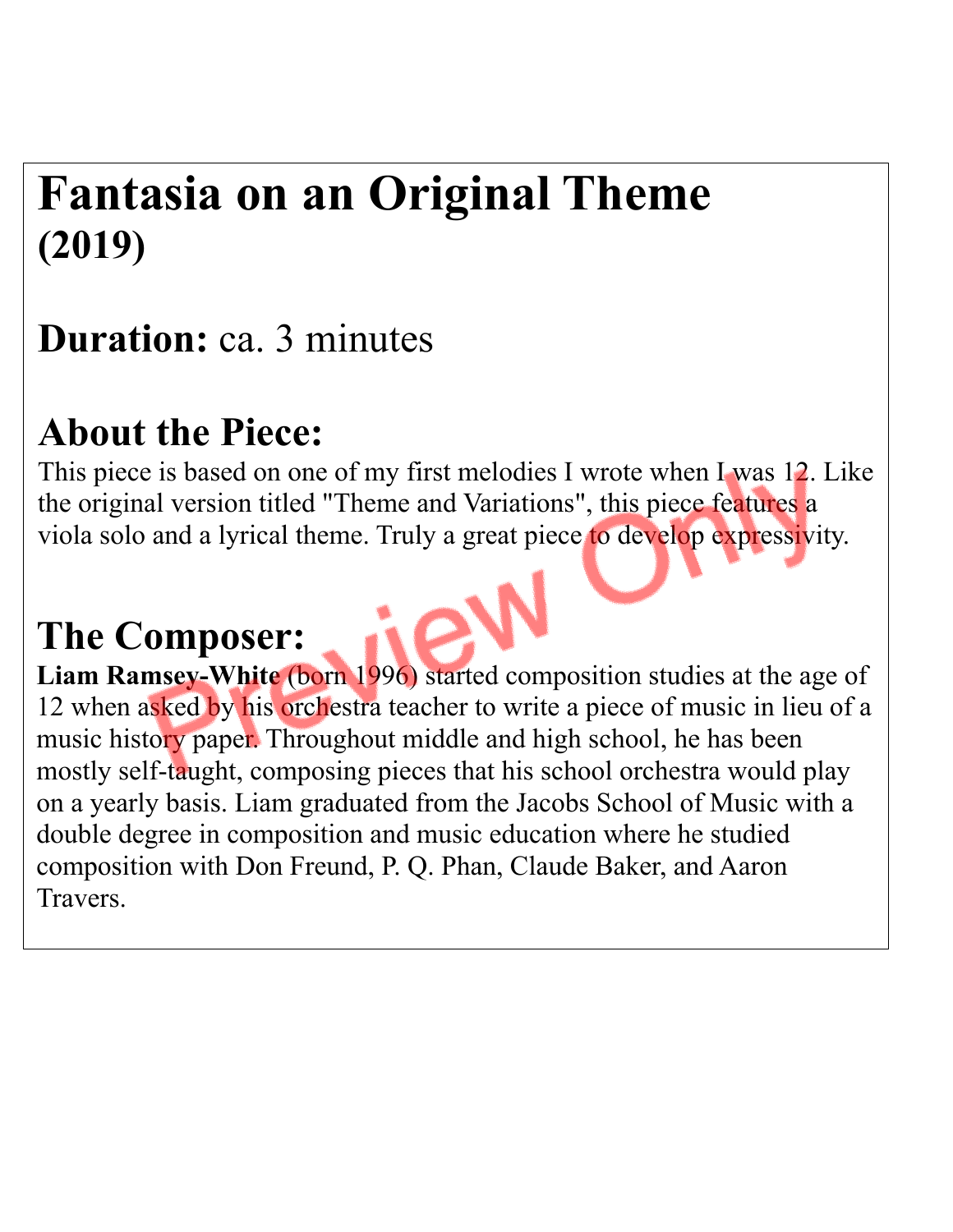*For the 2019 Avon Middle School North 6th Period Orchestra Avon, Indiana; Keith Ziolkowski, Director*

#### **Fantasia on an Original Theme**

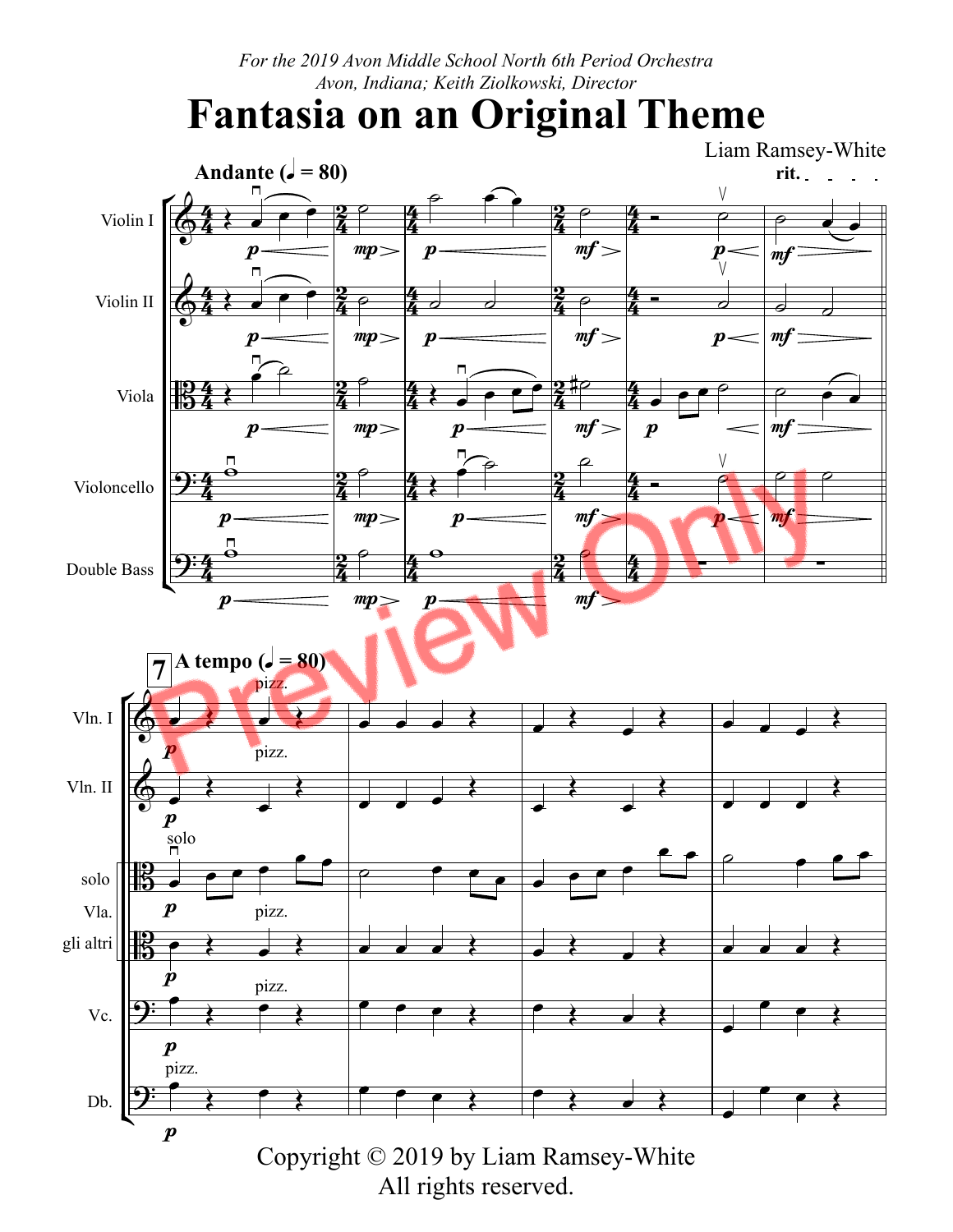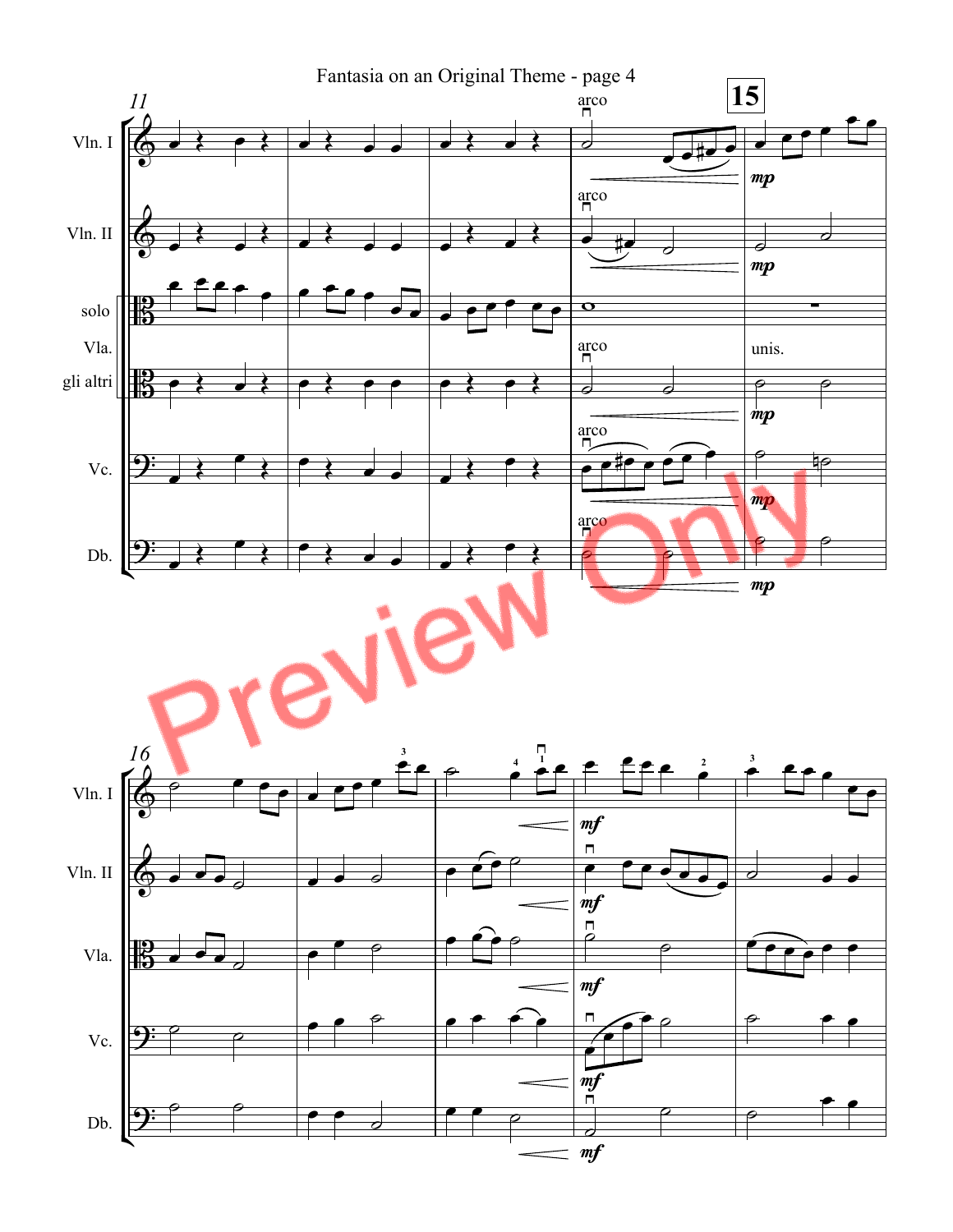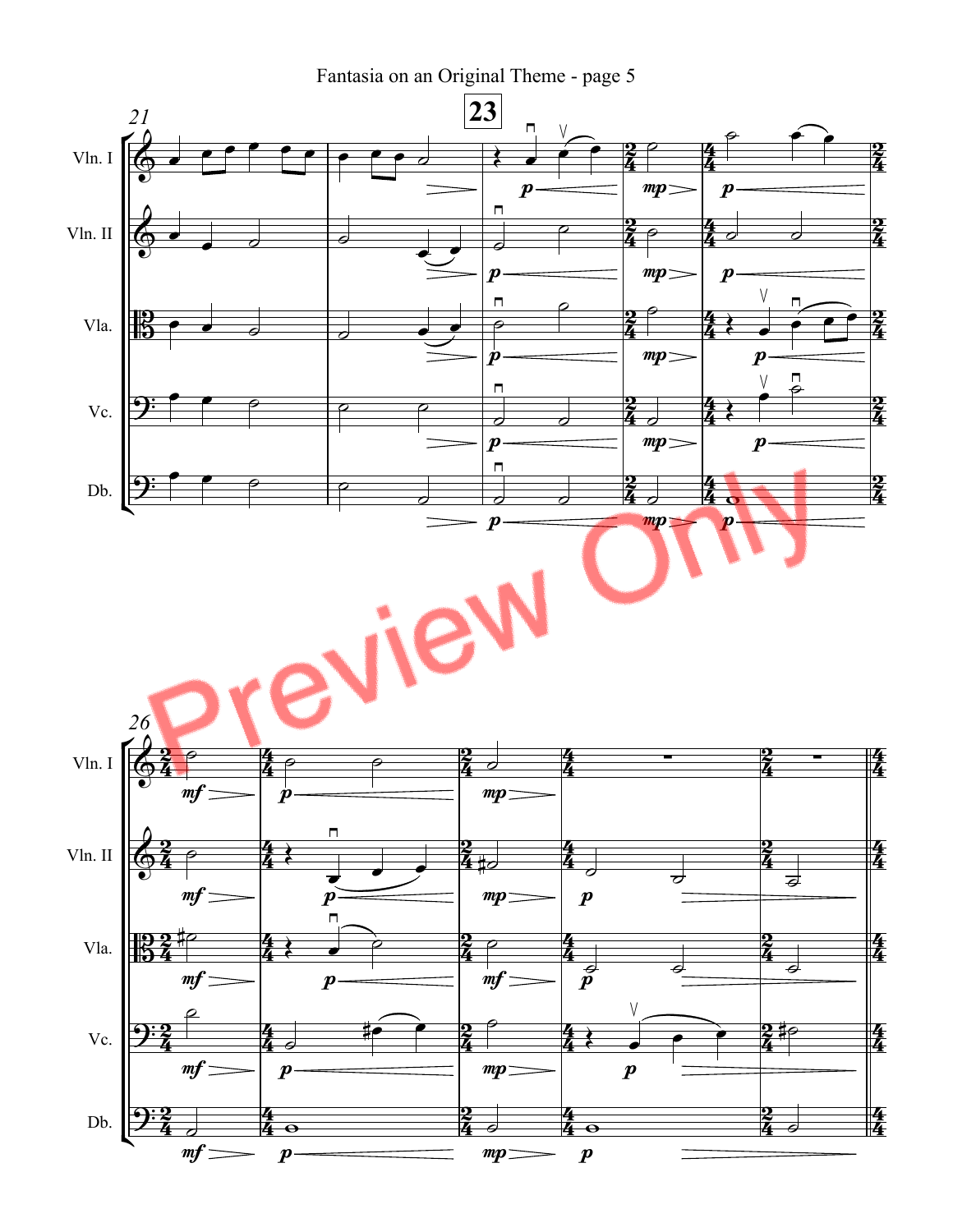Fantasia on an Original Theme - page 6



*poco a poco cresc.*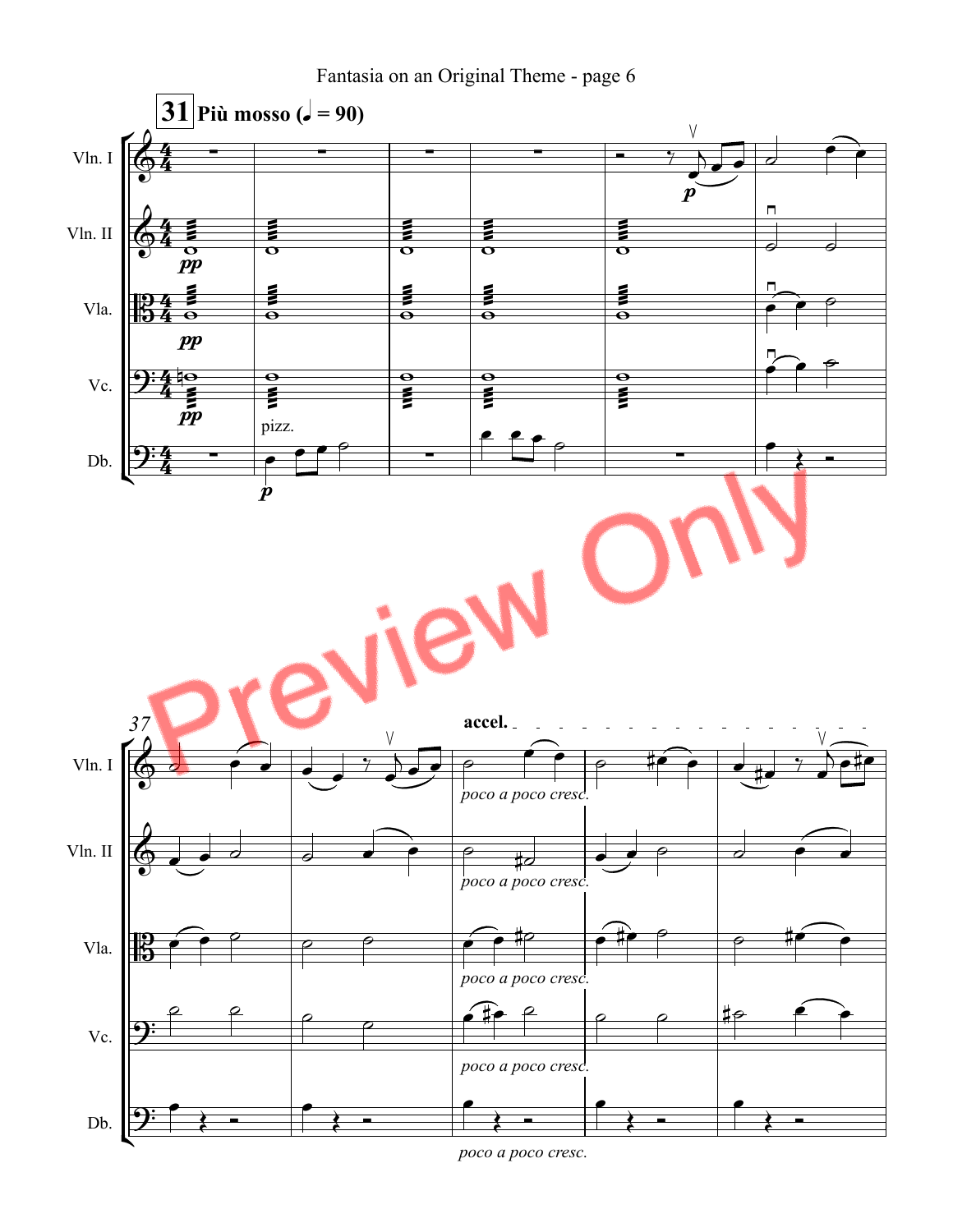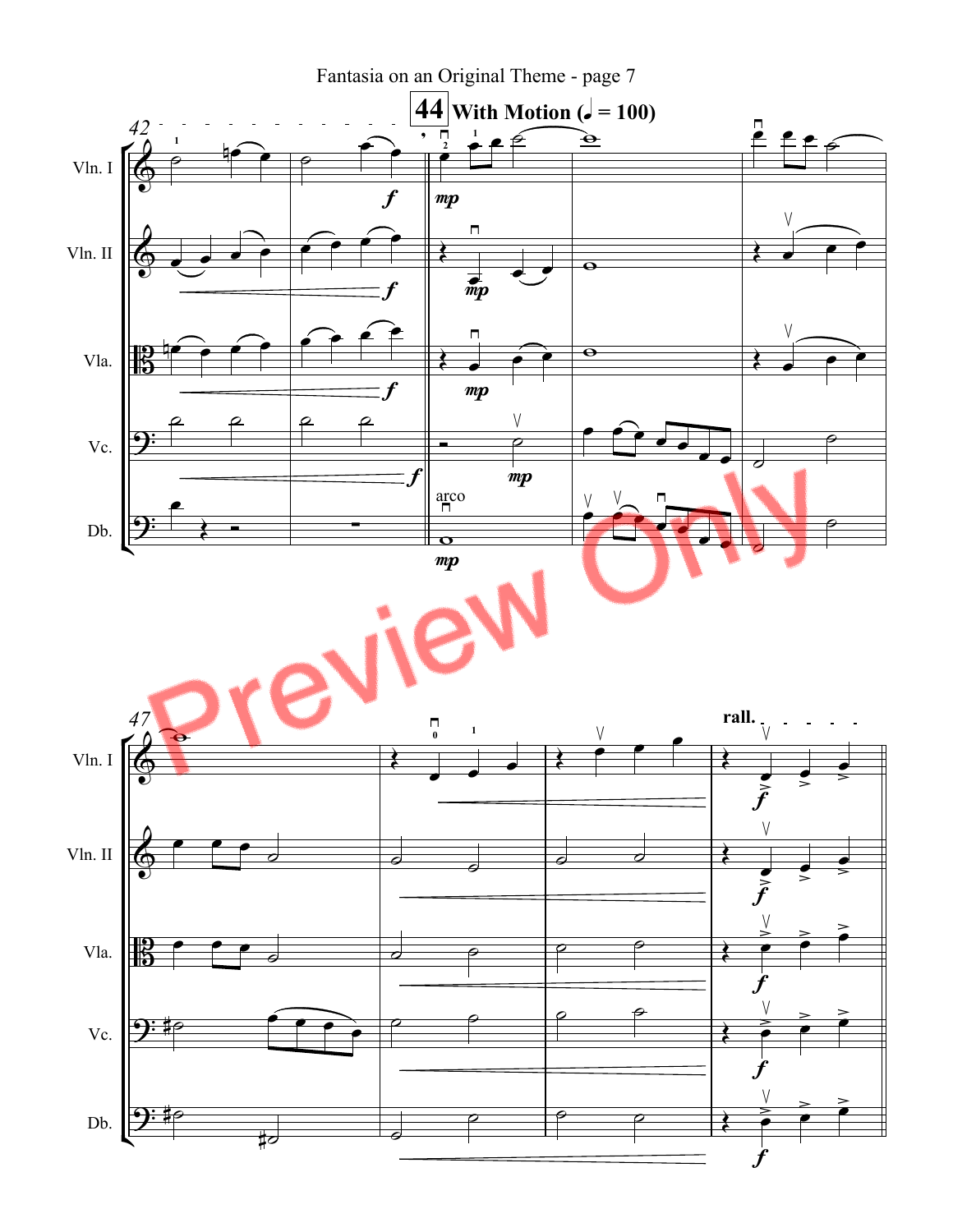